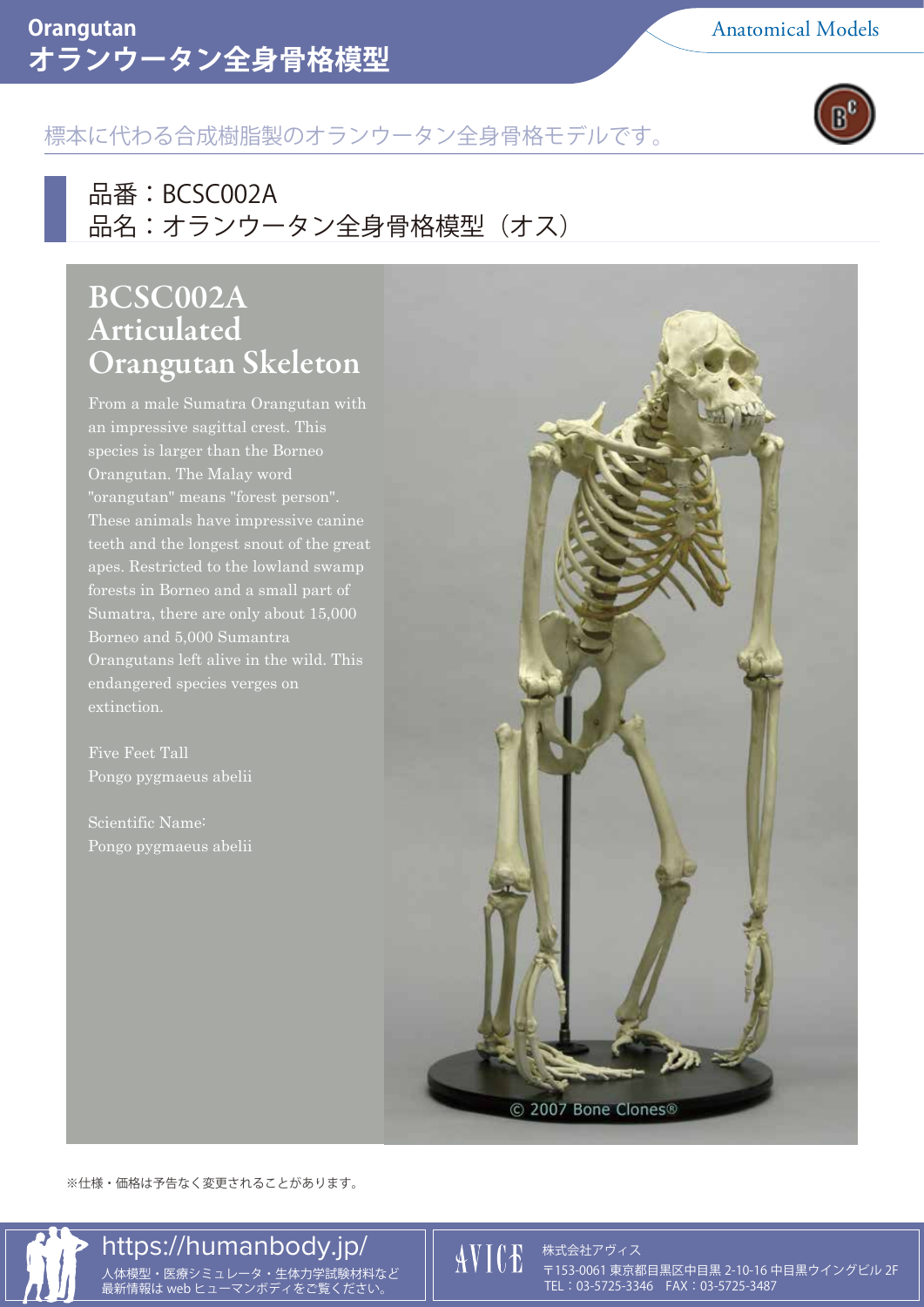### **オランウータン頭蓋骨模型 Orangutan** Anatomical Models

#### 標本に代わる合成樹脂製のオランウータン頭蓋骨モデルです。



品番:bcbc002b 品名:ボルネオオランウータン頭蓋骨模型 (オス)



Scientific Name : Pongo pygmaeus Size : 10" Long, 7" Wide, 8" High

品番:bcbc255 品名:ボルネオオランウータン頭蓋骨模型(メス)



Scientific Name : Pongo pygmaeus Size : 7 1/2" Long, 4 3/4" Wide, 6 1/4" High

品番:bcbc002s 品名:スマトラオランウータン頭蓋骨模型 (オス)



Scientific Name : Pongo pygmaeus abelii Size : 10" Long, 7" Wide, 9" High

品番:bcbc208 品名:オランウータン頭蓋骨模型 (子)



Scientific Name : Pongo pygmaeus Size :  $5$ " long,  $3 \frac{1}{4}$ " wide,  $5$ " high

※仕様・価格は予告なく変更されることがあります。



株式会社アヴィス

人体模型・医療シミュレータ・生体力学試験材料など ││ '▲ ' ▲ ↓ ↓ ↓ 〒153-0061 東京都目黒区中目黒 2-10-16 中目黒ウイングビル 2F